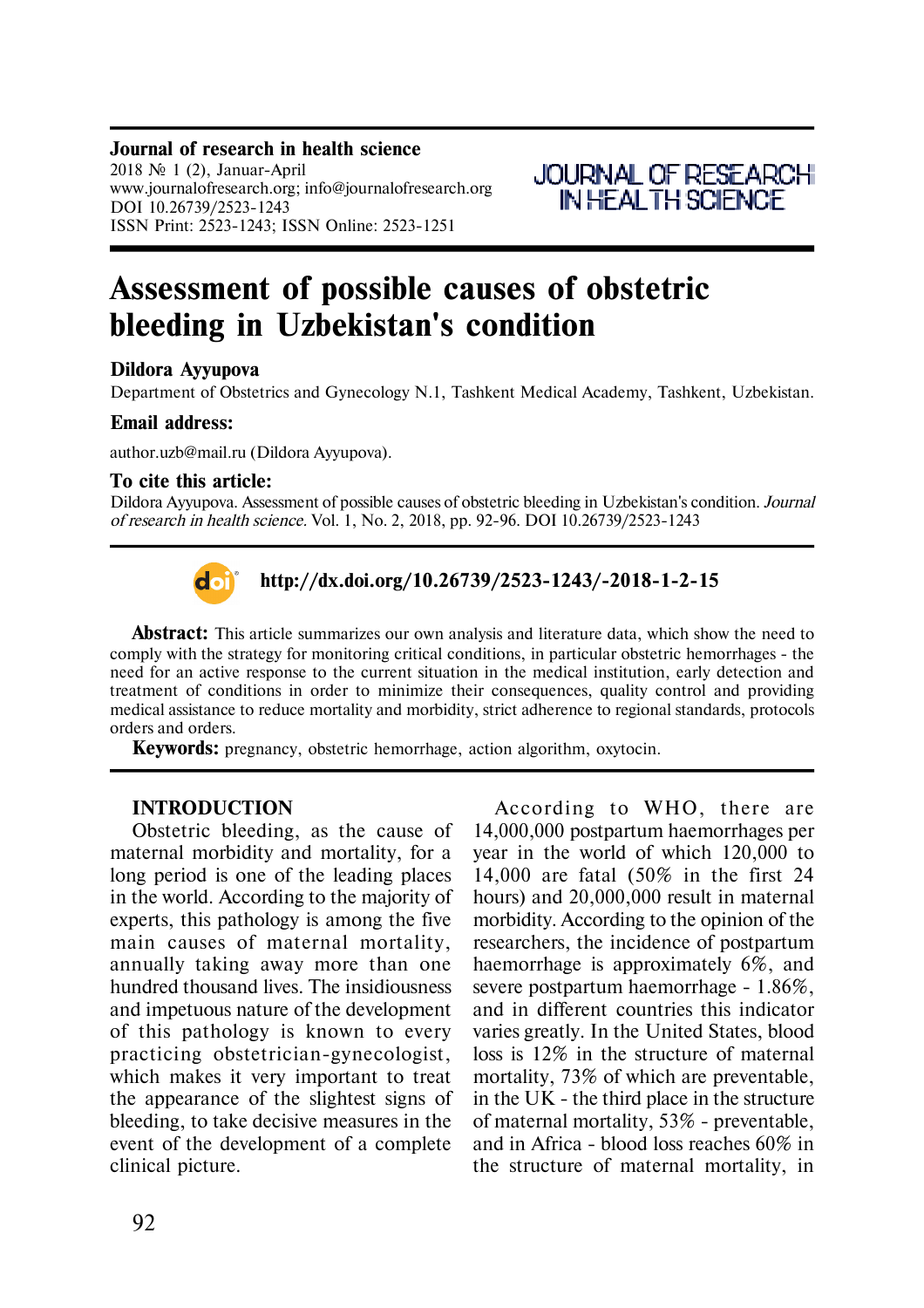Russia -18% in the structure of maternal mortality. For countries of the former Soviet Union, a characteristic that worries specialists is the structure of the causes of maternal mortality, more typical for developing countries: it is dominated by direct causes, primarily bleeding (up to 22% according to 2006 data), preeclampsia and eclampsia (17%), sepsis (12.4%), etc. Indirect causes are only 21.5%. The literature and randomized studies suggest that the majority - up to 80% - of maternal deaths from direct causes are preventable with timely and properly provided care. First of all, this refers to maternal deaths from bleeding. Given that most of the causes of massive hemorrhage and hemorrhagic shock in obstetrics are preventable, it is extremely important to follow the protocol of emergency treatment for this category of patients,

since the time for all diagnostic and treatment activities is extremely limited.

## **MATERIALS AND METHODS**

To analyze the possible causes of bleeding, we analyzed 21 stories of childbirth complicated by this pathology, which amounted to 2.3% of all births.

Of these, 4 cases (19.1%) were obstetric haemorrhages in pregnancy (premature detachment of the normally located placenta, 17 cases (80.1%) postpartum haemorrhages.) All bleeding occurred in the early postpartum period: 16 cases (76.2) after delivery through the natural birth canal, 3 cases (14.3%) after operation, cesarean section In assessing the risk factors for postpartum haemorrhage in this group of patients, 11 pregnant women (52.4%) had low risk when entering the hospital, the average risk was 6 pregnant (28.6%), high - 4 pregnant 19.0%).



**Fig.1 Risk groups for postpartum hemorrhage**

## **RESULTS**

At parity: primi parousmade up 28.6% (6 patients), the recurrent -  $71.4\%$  (15) patients). Weighed obstetrical anamnesis (abortions, miscarriages with scraping of the uterine cavity, purulent-septic

complications after previous births) had 4 pregnancies, which was 19.05%, in the remaining patients the history was not burdened. Premature birth occurred in 2 cases - 9.52%, in all other cases all deliveries were urgent.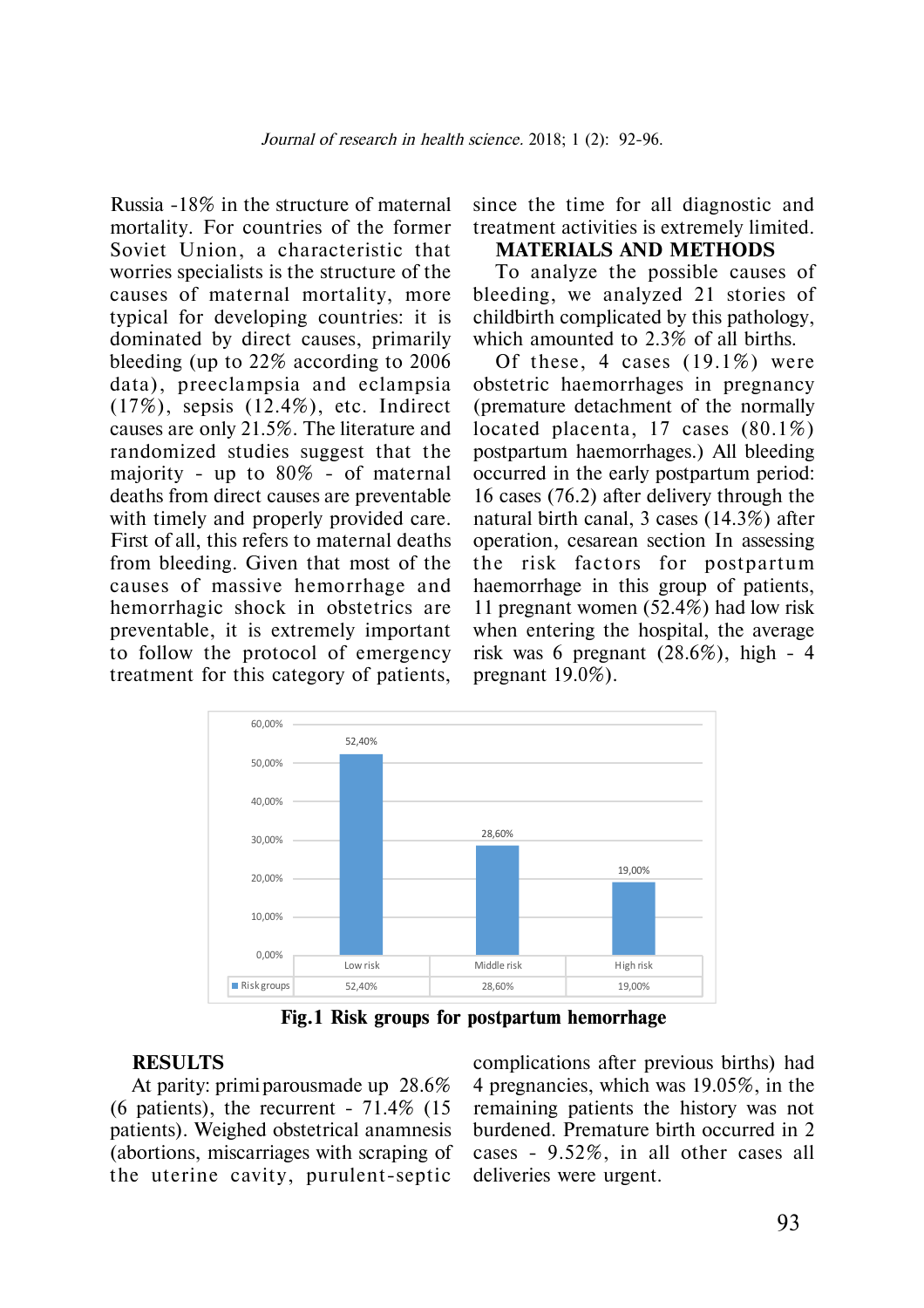Dildora Ayyupova. Assessment of possible causes of obstetric bleeding in Uzbekistan's condition

Induced labor in 4 cases (19.05%): in 1 case - prenatal rupture of membranes, in 2 cases - pre-eclampsia of mild degree, in 4 cases - gestation period more than 41 weeks. Of these, in 2 cases, the preparation of the cervix of the uterus with mesoprostol by intravaginal method (from 25 to 75 mg), induction of oxytocin in 2 cases. Of all the induced births, 9.52% of births were complicated by hemorrhage. Epidural anesthesia during labor was performed in 3 cases, which was 14.3%.

In 2 cases (9.52%), 1 the period of

labor was complicated by the secondary weakness of labor, rhytostimulation with oxytocin was carried out for 4 hours 30 minutes.

Analyzing the duration and the course of the generic act on the provided documentation, we obtained data that for the duration of the first birth period, 90.5% of the parturient women whose labor began spontaneously, was from 5 to 9 hours, in 1 case (4.76%) - 15 hours, 2 the period of childbirth was 75% less than 1 hour, in  $25\%$  - 1 to 2 hours.

**Fig 2. Duration and course of the labour act:**



The third stage of labor is the most dynamic, unpredictable and responsible, requiring maximum concentration from medical personnel. At first glance, this issue is well studied, because it is associated with the threat of bleeding and maternal mortality. However, practice shows that the maintenance of the third stage of childbirth remains an urgent issue, which is determined by the difficulties of practical implementation of the basic provisions of classical obstetrics.

The unresolved issues of the third period of labor caused the introduction of the concept of active management in

obstetric practice. Previously, it was believed that the risk of postpartum bleeding increases if the duration of the third period exceeds 30 minutes. Studies of recent years have shown that the optimal time for manual removal of the placenta for the prevention of postpartum hemorrhage is 18 min after the birth of the child. It was noted that the duration of the third period of labor for more than 10 minutes statistically significantly increases the risk of postpartum hemorrhage.

The WHO strategy is the only effective method of preventing postpartum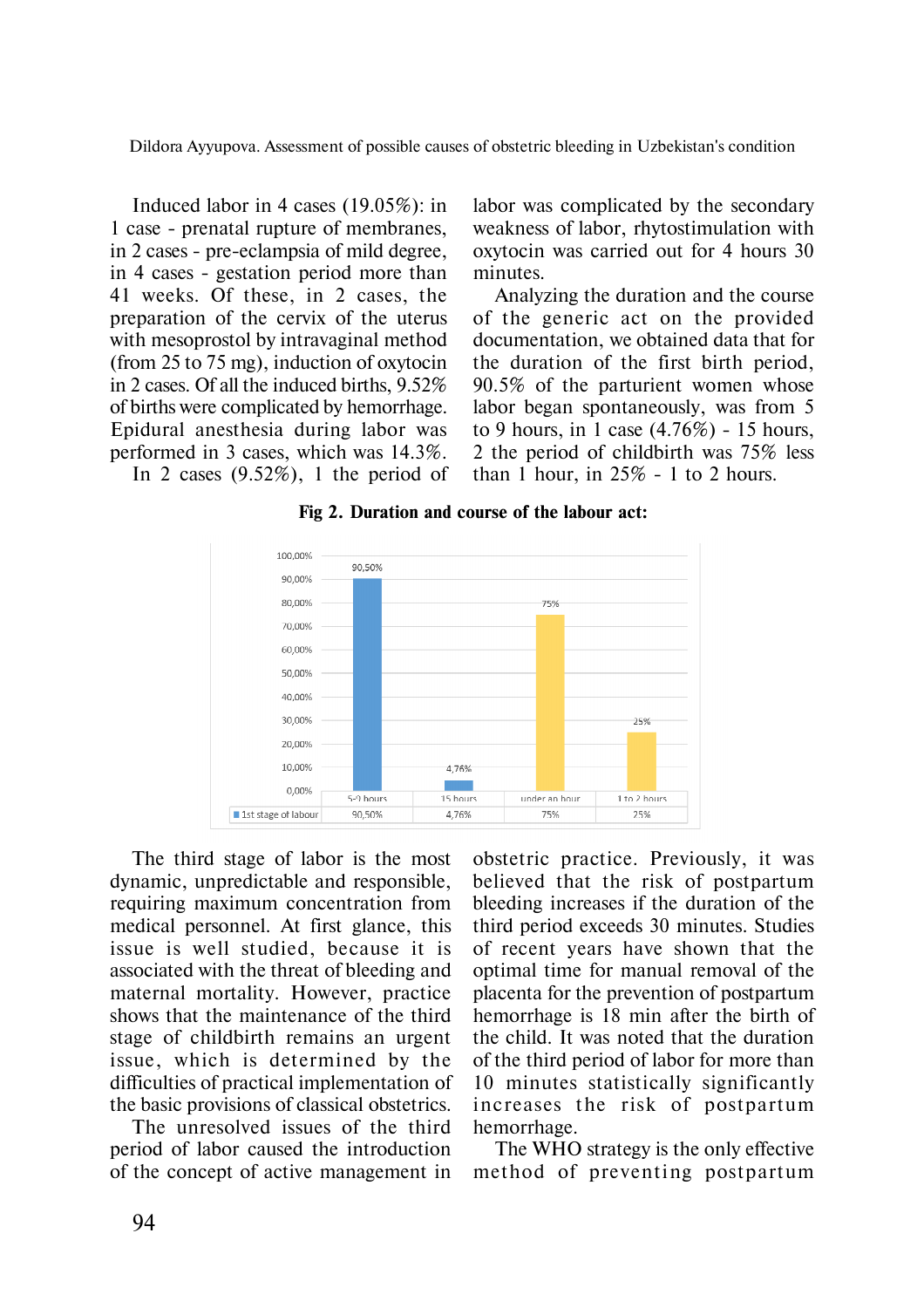hemorrhages in the world is the active management of the III period of labor. It should be offered and recommended for all women.

With this tactic, the incidence of postpartum and early postpartum haemorrhage is 2.5-3 times lower. According to modern recommendations of Russian scientists, at present active tactics of conducting the third period of labor is recognized as the main method of preventing postpartum hemorrhage, and its main link is the use of uterotonics, among which the first-line drug is oxytocin. According to Radzinsky's data, V.E. [2011], the routine administration of oxytocin in the post-test period has become the "gold standard" for the prevention of postpartum haemorrhage. Studies conducted Chernukha EA. (2005) with the use of active labor management tactics show that the frequency of bleeding in this case is 1.6%.

The stage of active management of the third period of labor is a controlled traction for the umbilical cord, at which the blood loss and shortening of the third stage of labor decreases. In the opinion of Radzinsky V.E. (2011), supporters and opponents of controlled traction for the umbilical cord strictly equal. The use of controlled tractions for the umbilical cord reduces the risk of bleeding by 50% compared with expectant management, and when combined controlled traction with the administration of oxytocin, the risk of bleeding decreases by 66%. It was noted that the duration of the third period of labor for more than 10 minutes statistically significantly increases the risk of postpartum hemorrhage.

All the patients under study with postpartum hemorrhage had active

management of the 3rdstage of labor, with a duration of 5-10 minutes. This method, according to the clinical protocols of the Ministry of Health of the RK, was conducted with the informed consent of the mother in childbirth. For actively lead the third period of labor, the personnel assisting the woman in labor must have the necessary knowledge and skills - the technique of conducting it plays a special role in the effectiveness of controlled traction. If improperly conducted, it is the cause of formidable complications. The analysis showed that in 4 cases (22.2%) of the defect of the afterbirth, manual separation and isolation of the delayed parts of the afterbirth was carried out. Therefore, active management of the third period of labor and training of doctors and midwives with the knowledge and skills necessary for the prevention and treatment of obstetric hemorrhages can significantly reduce maternal mortality.

The amounts of bleeding recorded after delivery through the natural birth canal range from 600.0 to 1100.0 ml. Massive hemorrhages of more than 1200.0 were not. The volumes of bleeding registered after the operation by cesarean section were1 case in the planned order - 1000.0 ml (50%), 1 case in emergency order - massive bleeding 1300.0 ml (50%). By the time of occurrence: 1 case - during the operation, 1 case - in the early postoperative period. Indications for surgery was a scar on the uterus after a previous operation by caesarean section. In 1 case, bleeding is intraoperatively stopped by applying a haemostatic suture to the uterine arteries by the O-Lery method, in 2 cases - conservative hemostasis by administration of oxytocin 30ED.